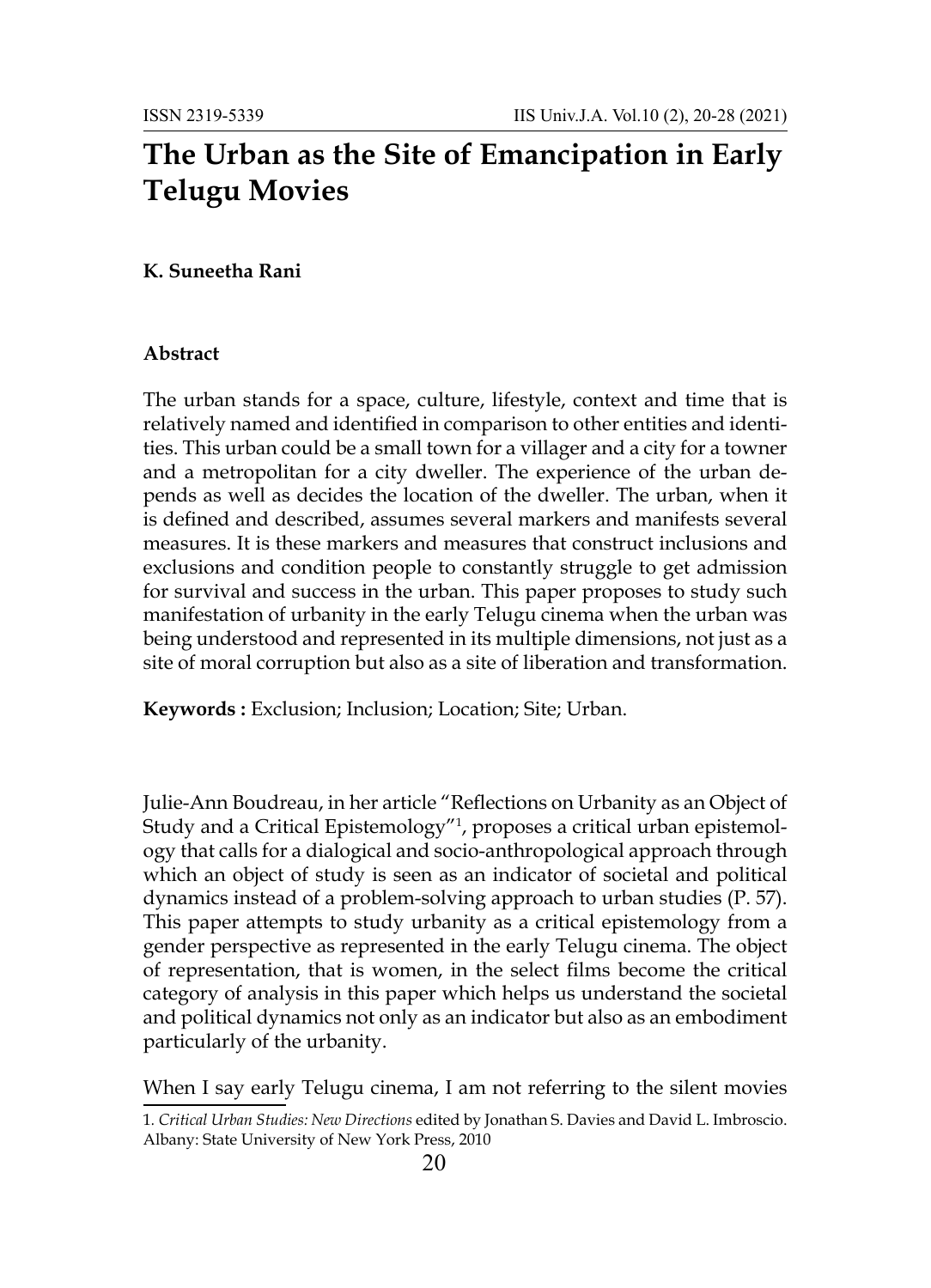but to the speaking movies, talkies as they are called. Regional cinema, as it is described, is allowed a place only in the margins because there is "the Indian" cinema that is already constructed and mainstreamed. From the margins, the regional cinema tries to construct the mainstream and the fringes based on the contexts and identities. It is this mainstream-margins multiple contexts and creations that I am going to focus on.

The twentieth century opened public sphere for women in the name of performance and cinema. The debates about women going on in various forums such as newspapers, magazines, theatre, fiction, so on and so forthcontinued to be represented on the silver screen bringing the gender and the nation questions together. As spectators, makers and dancers, women started to inhabit the spaces of theatre including the movie theatre. Early talkies, the movies made in 1930s and 1940s are dominated by the mythologies. It will become an entirely different but fascinating study to look at the mythologies. However, for the present, I am going to focus only on the social movies that were indeterminately trying to weave the contemporary into its construction of "life". Most of them clearly declared that their agenda was not just to entertain but to change the existing circumstances, thus attempting to become part of the reform discourse. The films that I am going to majorly concentrate are *Malapilla* (1938),*Vandemataram* (1939),*Sumangali* (1940), *and Devatha* (1941).

Urbanity is quite often presented as a synonym of modernity as it brings in new lifestyles, ideas and cultures. Modernity is also quite often represented through urbanity. The visual and filmic representation of modernity has often taken the means of urbanity to convey the advent and effect of modernity and vice versa. Urbanity could stand for education, change and liberal lifestyle. It could also stand for the larger movements and ideologies. This paper intends to study how this urbanity, as a means of modernity, turns into markers on the women's bodies, expressions and lives as represented in the early Telugu cinema, particularly the four Telugu films mentioned above. Veena Dasdiscusses<sup>2</sup> how memory is etched on the bodies of women and how women's bodies become the sites of memory, personal as well as collective. I take this point of turning women's bodies into the canvass for collective memories to elaborate my discussion on representation of urbanity as markers on women's bodies in Telugu cinema. This paper also argues that urbanity and modernity were not always complementary, supplementary or synonymous to each oth-

<sup>2.</sup> Veena Das. "Language and Body: Transactions in the Construction of Pain". *Daedalus*, Vol. 125, No. 1, Social Suffering (Winter, 1996), pp. 67-91. The MIT Press http://www.jstor.org/ stable/20027354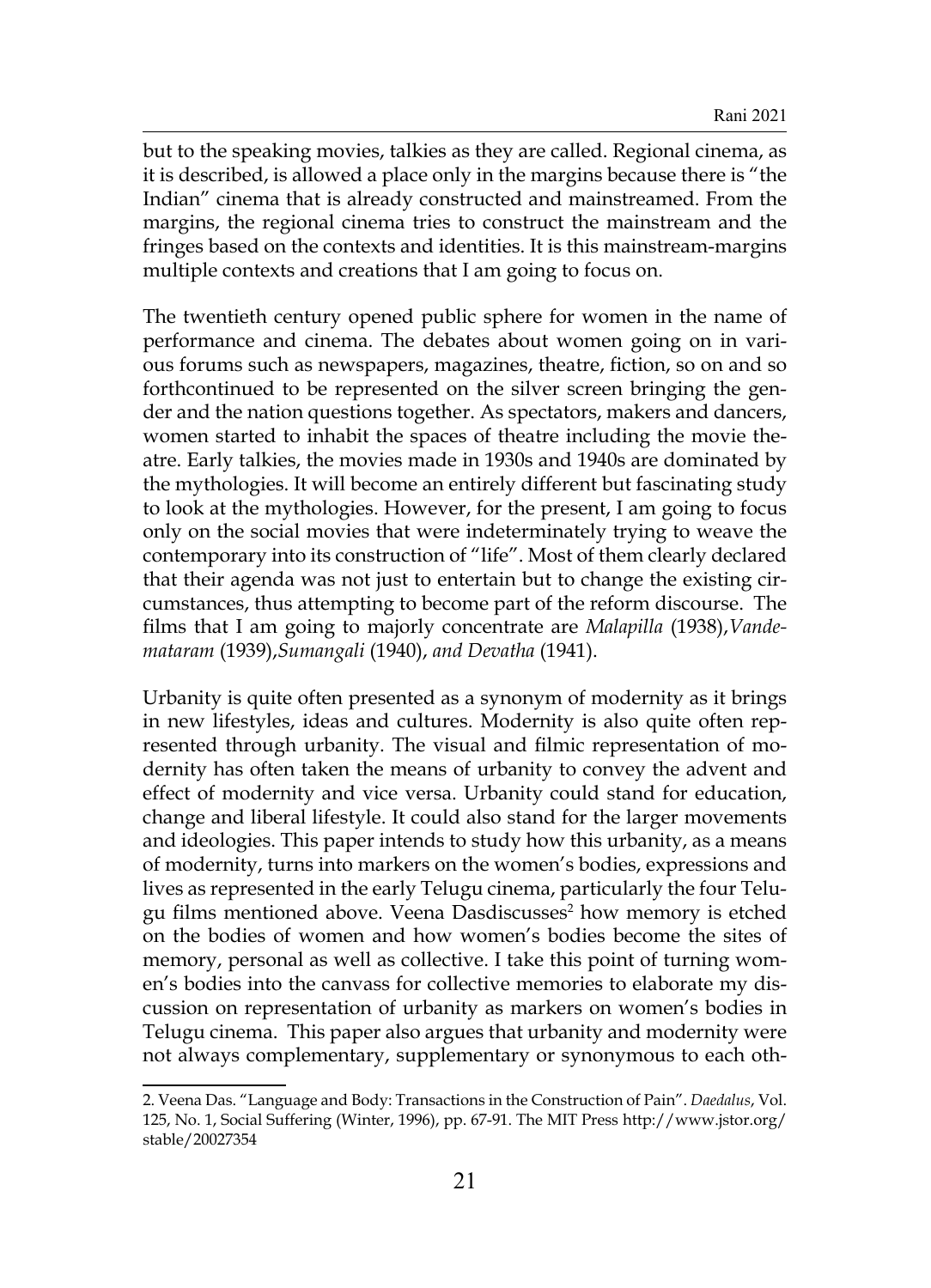IIS Univ.J.A. Vol.10 (2), 21-28 (2021)

er. Rather, tradition was reiterated in the guise of modernity in an urban setting. There was more of a need to establish this disguised tradition in the urban location because it was important to cling onto the tradition as well as urbanity and also to defend urbanity against charges of polluting the tradition.

*Malapilla* revolves around a Dalit girl and a reformist upper caste man. Their families and communities strongly object to their relationship. The couple reach Kolkata to start a new life. Finally, there is a happy ending when the entire village, apart from the couple's families realise that the caste boundaries are all human-made. The movie combines the themes of anti-caste movements, the National movement and the reform movement. *Vandemataram*has a young man Raghuramaiah in the centre who is married to Jaya. He is a passionate student and a patriot who participates in the freedom movement. He is supported by his friend Jayalakshmi. The couple is separated for a few years only to be united in the end. *Sumangali* focuses on Saraswati, an educated, urban, talented, young woman who realises after her father's death that she was a child widow and has to re-locate herself to her village to live in widowhood. Her love for Satyam becomes a mirage. Finally, Satyam returns from abroad and marries her. *Devatha*, which means goddess is the title given to a woman who becomes a scapegoat to the desire of a man who violates her succumbing to the western influence. She suffers silently and finally forgives him and accepts him when he comes back in repentance.

All these four films are majorly located in the urban though they also present the interactions between the rural and the urban. These interactions include temporary as well as permanent displacements and migrations. People meet and separate, they achieve and lose, transform and tantalise in the urban. The urbanity and the urban are represented and portrayed in myriad ways. The themes and characters revolve around the urbanity. The urban is a destination for many people while the urban is a transit for some others. 1930s and 1940s was the crucial time for India that was raising the questions about the nation as well the questions about where India lives and where and how it should be living.

It is interesting to study the "objects" that were used to draw the dynamics on. The object that carriers the markers most is always considered to be the best medium to carry more markers. In this case, it is the women's bodies and lives that are chosen to represent the urbanity. It's a pleasant surprise to note that these films do not represent women's education or educated women as evil, like the way many of the later Telugu film pro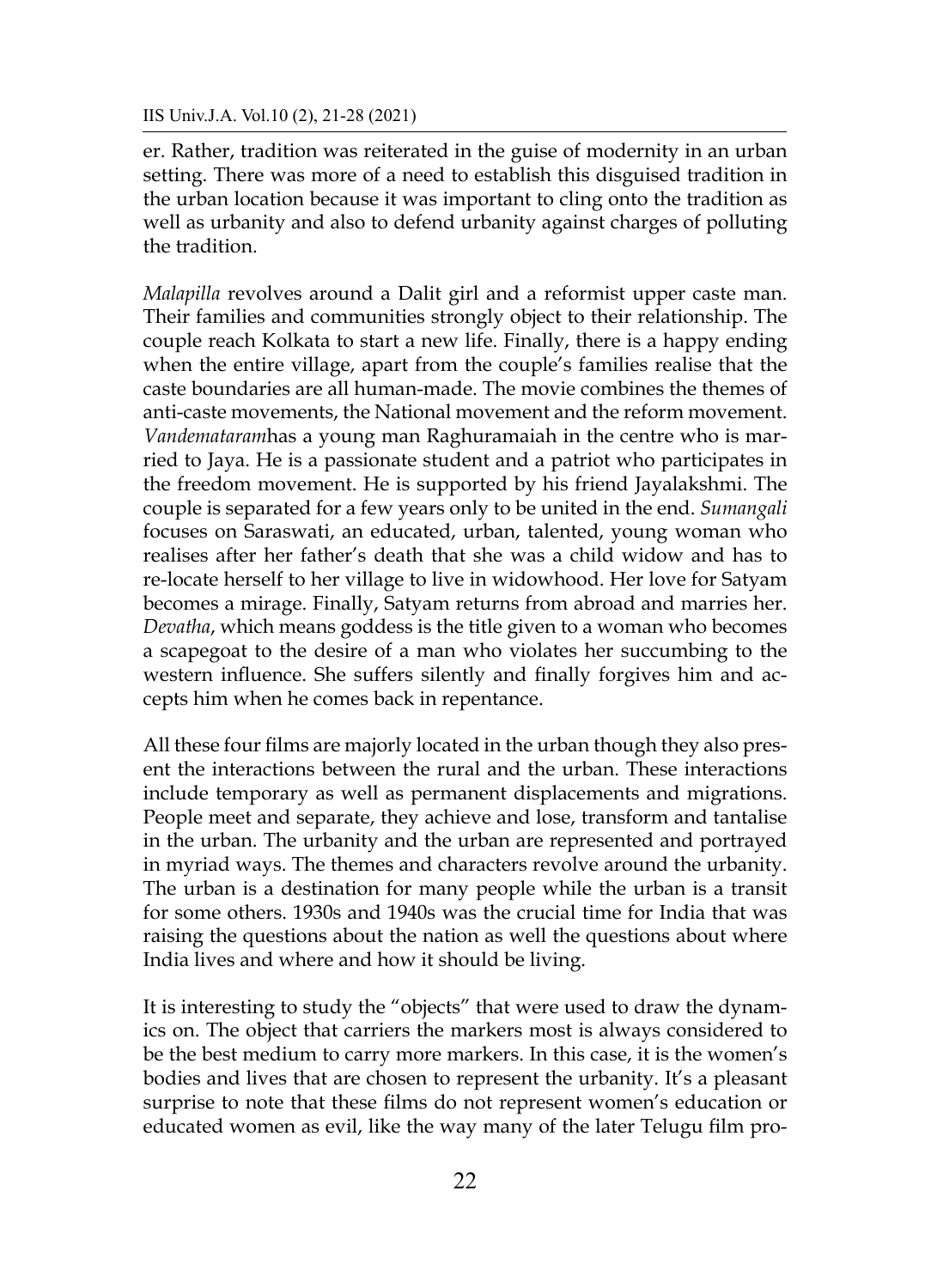claim. These films by and large associate urbanity with education and English and above all, riches. The urban women or the women who migrate to the urban are the rich and elite women who are well-respected and accepted in the society. On the other hand, the poor women who step into the urban setting are either reformed by men or are subjected to hardships which finally get resolved with the help of the men who are responsible for such hardships.

Women's bodies carry the markers like their tennis/badminton rackets, well-designed blouses, fluent articulation in English, books in their hands and in their houses, familiarity with musical instruments like piano and located in educational institutions, elite clubs, sports grounds and drawing rooms. Veena Das, while discussing the Great Partition of India in 1947 in her *Critical Events*, argues that women's bodies were turned into canvases on which men wrote their religious chants, left their mark by sexually violating their bodies and the governments took a stand by mass-sanitisation of abducted women's bodies before restoring them to their original location. The context might be different. But, what we are trying to invoke here is the etching of indelible memories on women's bodies as Veena Das argues in the context of carving out urbanity on women's bodies. Like the two nations and two religions were marked on women's bodies in the Partition, the narration of the nation finds the canvas of women's bodies to be portrayed in the colours of religion, caste, class, region and language.

Urbanity consequentially brings in the connotations of modernity. The debates around urbanity as modernity abound in the academic circles. Urbanity and modernity might be related, one might consist of the other and in some rare contexts they might even become synonymous. All urban locations may not have the modernist ideology and all modernist platforms may not have the urban places that neutralise or eliminate the hegemonic as well as subjugated identities. Modernity in several urban contexts is the tradition in the disguise of modernity. Some of the films that we are going to discuss might be trying to say that the urban places are more relaxed, liberated and progressive. This does not mean that such places are liberated for all the sections and at all times.All these four films introduce the urban as the locale in a major manner. Either the story is located in the urban space or it moves from urban to the rural or vice versa. This location is not a mere landscape or a geographical location. But, it carries loaded nuances as they mould characters, cultures and lifestyles.

Let us examine how such problematic of urbanity is represented through women as characters and how men as characters contribute to this mark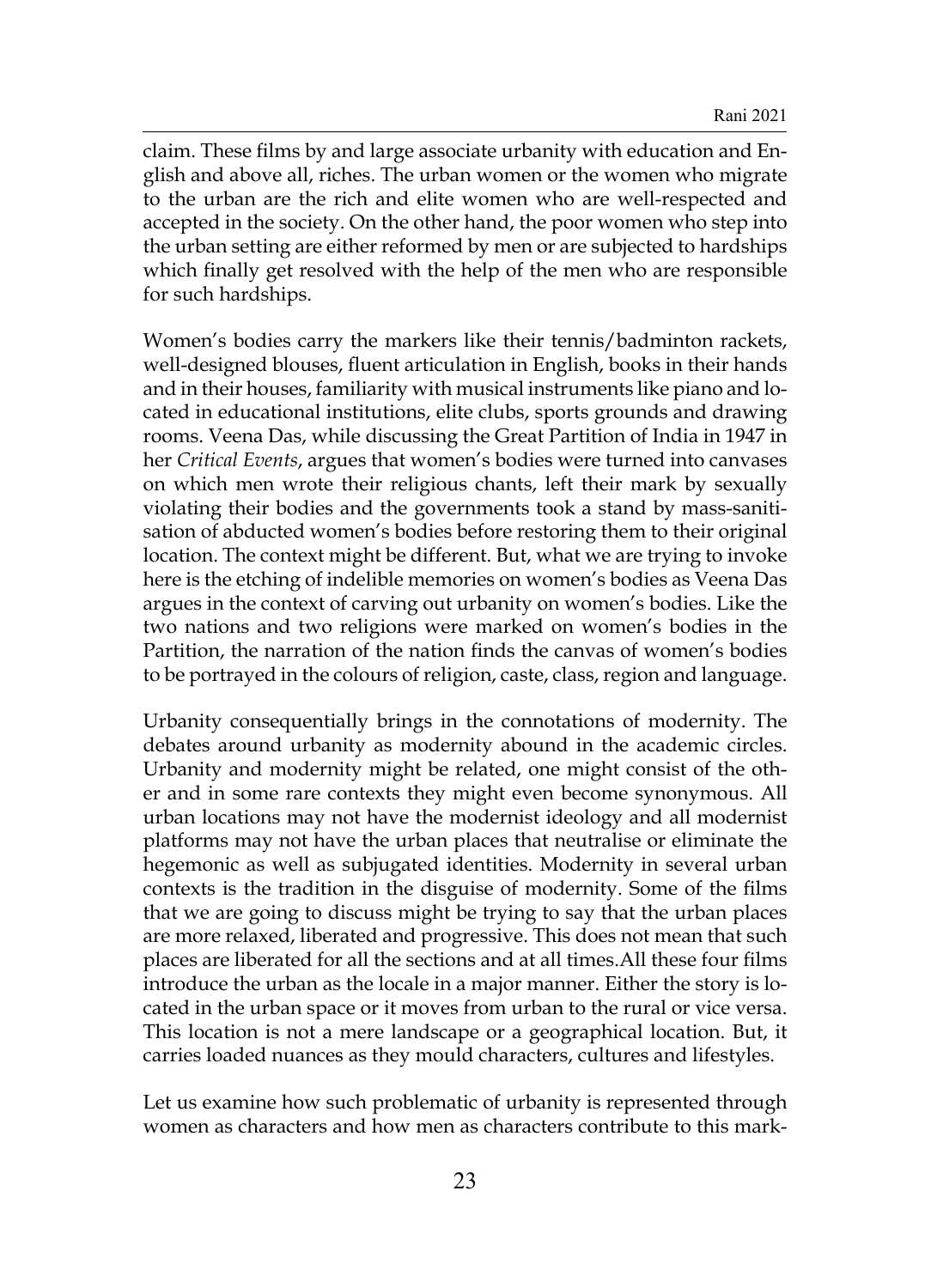ing apart from the writers and the film makers. I propose to analyse the four films independently, to begin with, and compare the films as the crucial points in weaving of the pre-independent urbanised India that was inspiring women to become better companions and home makers.

The movie *Malapilla*, as it was said in the beginning of this article, deals with a very important aspect of the contemporary reform movement. Influenced by the Gandhian principles, it weaves the story around the love story between a Mala girl and an upper caste boy. Being a Gandhian activist, the hero does not believe in the caste restrictions. There is only one way left for the lovers, that is to leave the village which is divided into two as touchable and untouchable sections over their love story. Interestingly, the story moves from a village where people are divided, prejudiced and controlled to a city which gives shelter for the couple and gives a work status for the hero. The city here is neither Chennai nor Hyderabad which were closely and strategically located in the Telugu region. It is Kolkata, which is far off from the place where they hail from and alien in terms of language and culture as well. This city is not just a place of industrialisation, riches/poverty and impersonal human relations but it is a place of progress and change for individuals especially for those who are rebels against the repressive and hierarchical systems.

This progress and transformation are represented in many ways, starting from the job that the hero finds to the house that they live in. However, women's bodies represent this change much more intensely. This is done not only to show how the woman who is supposed to represent and preserve the tradition and culture is moving towards progress and delineating herself in new colours, but also to present the reformed and reformable woman as an outcome of the women's reform movements. *Malapilla* brilliantly brings together the aspects of caste, class, nationalism and gender. Shampalatha is not any woman but she is a Mala woman of the lowest class. When she is transformed into an urban, educated housewife in the film, it is also portraying the two extremes of a woman's location. Shampalatha learns to read and write, thanks to her husband who teaches her to. Her demeanour changes, so is her speaking style and spoken language.

Take a look at the following pictures to perceive the glaring change that the film is trying to present. Pictures one and two show Shampalatha and her younger sister in the rural atmosphere wearing the traditional dress against a rustic backdrop while the pictures three and four show Shampalatha and her husband in an affluent, "civilised", educated and groomed home. They are sitting at the coffee table, holding silver tea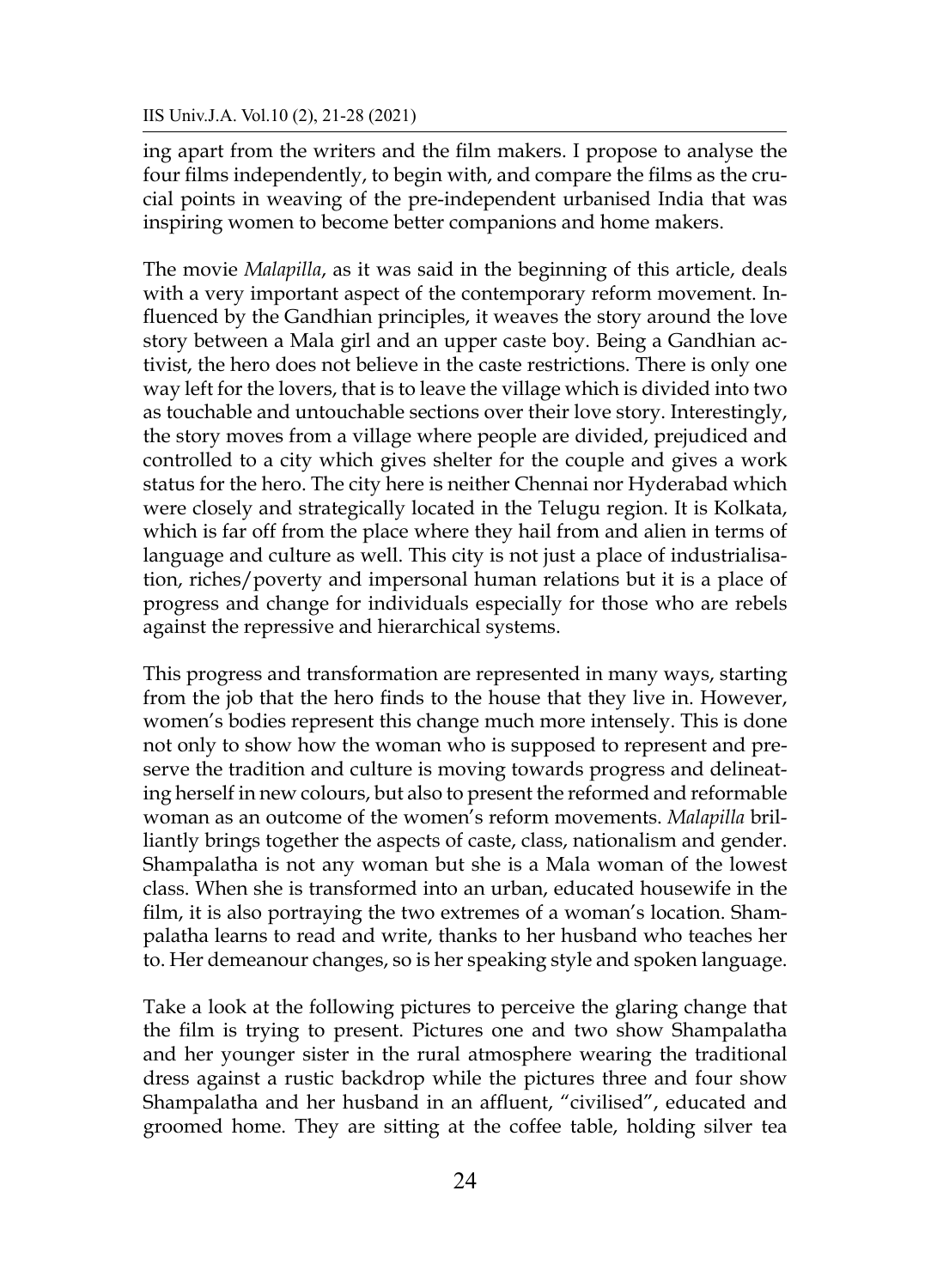

cups in their hands and particularly Shampalatha is wearing a sleeveless blouse in complete contrast to her dress in the first two pictures that is in her rural location. The fourth picture shows the educated Shampalatha who no longer grazes the cattle but engages herself in modern education.

Brinda Bose, in her article "Modernity, Globality, Sexuality and the City: A Reading of Indian Cinema<sup>"3</sup> argues that the city occupies a confrontational as well as contemplative space in the Indian nationalist imaginary throughout the process of nation-building signifying modernity as well as the traditional. She says, "Such progress, seen as necessary but demeaning, is perceived as a moral degeneracy of the nation easily analogous with female sexual transgression/promiscuity with the nation personified as woman…The newly freed urban space thus assumes the metonymic equivalent of available sexual freedom for women, its powers, and its dangers". (p.36) However, the movie *Malapilla*adds a more insightful turn to the urban by representing the city as a place that can liberate people from caste discrimination and pave the path towards social egalitarianism. In fact, the othered woman, in terms of social identity, is brought into the mainstream and made into a respectable family woman. The woman

<sup>3.</sup> Brinda Bose. "Modernity, Globality, Sexuality, and the City: A Reading of Indian Cinema". *The Global South*, Volume 2, Number 1, Spring 2008, pp. 35-58. Indiana University Press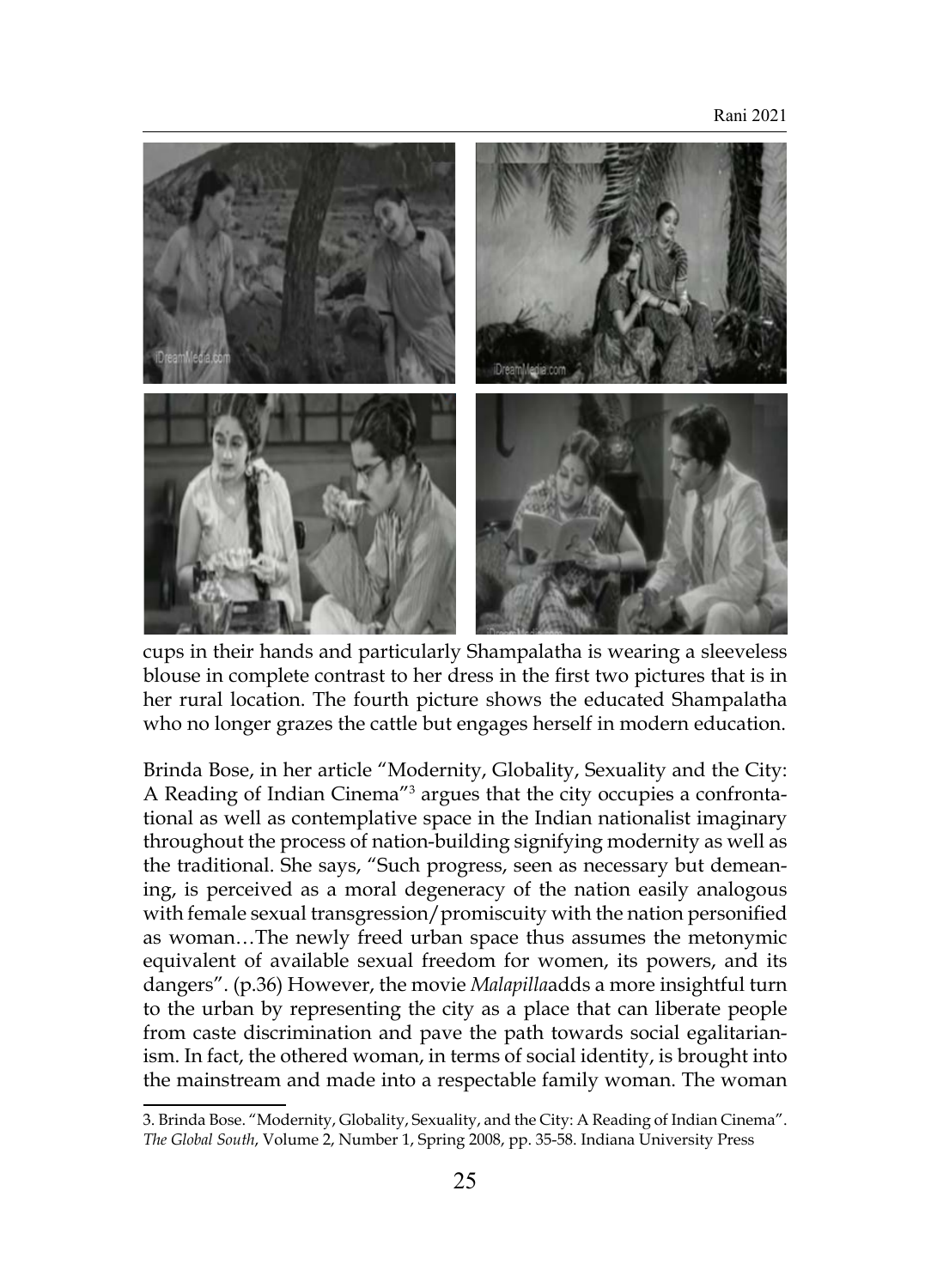who is made to live on the outskirts in the village breaks those boundaries and claims a home that has a drawing room as well where the reading, singing, sharing, relaxing and comforting happens. It is a question as to whether Shampalatha claims the urban space or the urban space claims/ appropriates Shampalatha. However, the film conveys in clear terms that the urban that this couple claimed was not haunted by the casteist institutions and biases. Mulk Raj Anand's novel *The Road*(1961) does show the road towards the city as a means of liberation for a rural lower caste youth. Much later, the rural was studied from the caste studies perspective only to understand that the so called independent and interdependent unit of a village is a miniature of the caste-ridden Indian society that clearly demarcates the differences and barriers between people of different identities. Probably this representation also tries to hint at the debates among the marginalised sections about migration to the urban in order to get rid of the caste discrimination.

We get to see other urban women who are professional women like a nurse and a personal secretary (White/Anglo-Indian) in this movie. Shampalatha can be contrasted with a politically conscious Congress woman for whom the rural and the urban do not really matter as she brings the urban and the nation to the rural. While Shampalatha reveals the signs of the reformed women, the Congress woman speaks and lives the Gandhian ideology. We see a similar woman in the film *Vandemataram*. Urbanity stands for education, change and liberation; but it also stands for the national movement, intersecting movements and ideologies. The independent and rich woman Jayalakshmi, prefers to be called Jaya, is motivated and motivating woman. The hero Raghuramaiah and Jaya decide to devote their life to "desaradhana". Jaya turns to tears agonising that Andhras did not get the status of an independent status. Her character glorifies Andhraness.

Jaya proposes to Raghuramaiah and when he explains his disinterest in her, she is ready to accept it. This urban woman is not only equipped with the qualifications and material credentials, but is also able to maturely think about the political movements and ideologies and take decisions about her personal life. When she decides along with Raghuramaiah that she will devote her life to "desaradhana", she comes in totally contrast to Raghuramaiah's wife who is devoted to her family though she is one of the driving forces in Raghuramaiah's life, as a loving wife and a doting mother and a tortured daughter in law.

Not only the rural women but the rural itself comes in as a contrast to the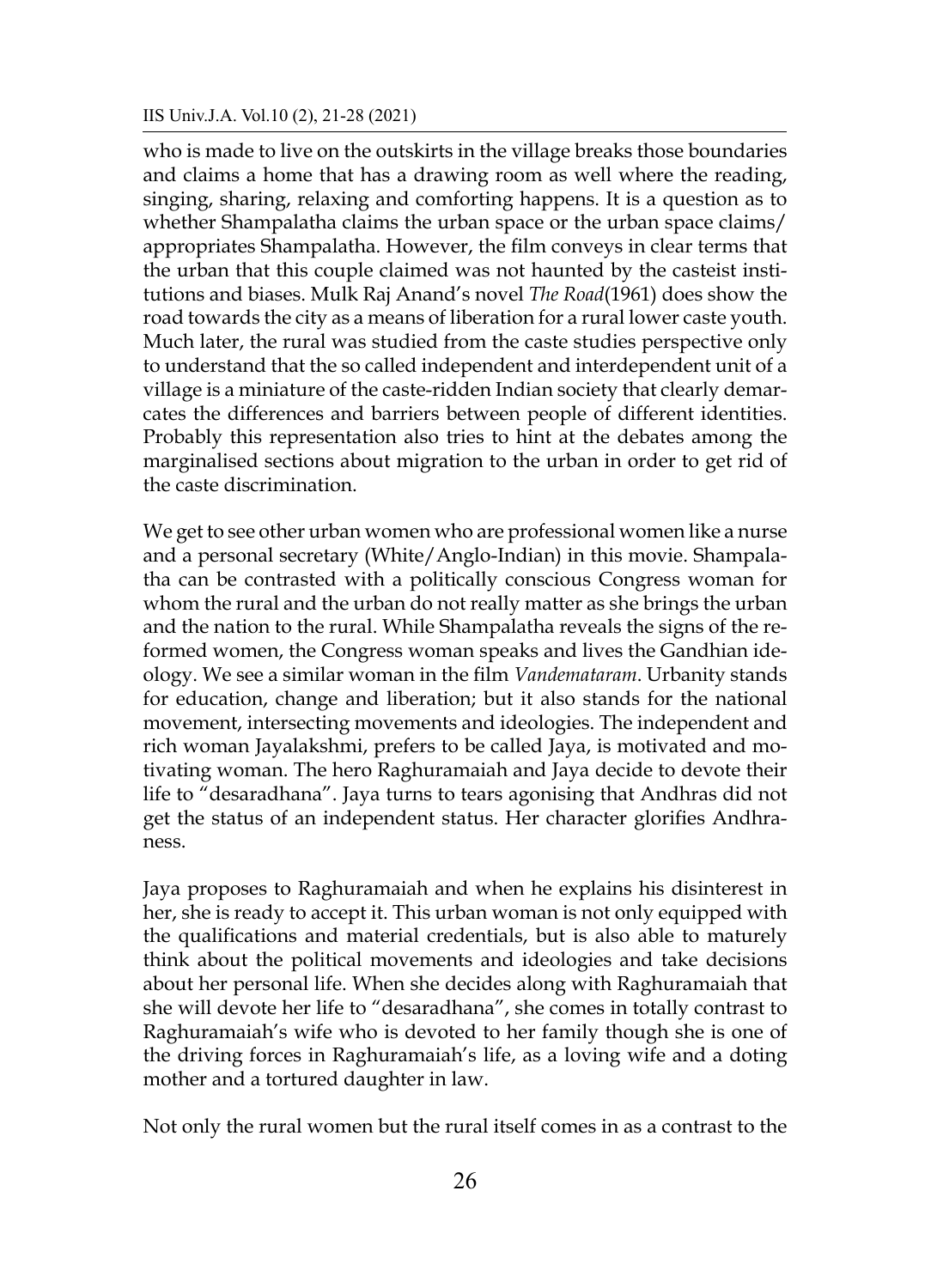urbanity in the film *Sumangali*. Satyam, the hero, travels from a village to a town to Delhi and from there abroad. Saraswati's journey is from a town to a village. Town, the urban, becomes a transit for Satyam. For Saraswati, the urban stands for liberation and reform. In her life, urban is a space where everything is better, especially for a woman. The urban helps to keep the secrets, the revelation of which leads to "widowhood" for the woman. The urban and heterosocial spaces like tennis court, railway station, theatre are contrasted with the homosocial spaces in the rural like wells. The cordial and socialising home atmosphere turns into a confining space in the rural. Public spaces and the public sphere in the rural subjects women to alienation. Travel from urban to the rural is a revelation for Saraswati while the travel is an achievement for Satyam. Like many of the films of this time, this film also has love in the centre. This love is juxtaposed with the man's love for nation. Satyam's guru advises him to get married before going abroad as a man needs a bond to bring him back to his motherland. Satyam answers if the bond of love with the motherland is not enough to bring him back.

There is another angle to the rural woman who migrates to the urban unlike in what happens in *Malapilla*. While the urban woman is portrayed as an outspoken, bold, self-reliant and capable woman, the rural woman dislocated in the urban is portrayed as a victim. *Devatha* is about one such woman who is victimised in an urban household that is supposed to give her shelter. Not only the urban but the abroad/foreign plays a negative role here. The man, corrupted by the foreign pictures seduces the woman and deserts her. This rural woman in the urban setting is seduced, deserted, lured and jailed. She makes a statement before leaving the city that she is not able to adjust in the city. It is rather the city is not able to adjust with her. She looks out of place in the midst of the urban women in making in the Telugu films. The man finally realises his blunder and pleads for forgiveness. The urban here multiplies as the site of victimisation, realisation and reunion especially glorifying the forgiving woman.

The city, in these movies, is a meeting place and a parting place as well. The urban woman can take their decisions and their bodies carry the markers of riches, education and open/public space access.Public/open spaces at home and outside available for the urban woman. An urban woman drives car, plays piano/tennis, can read and write, and experiments with clothing. Interestingly, these women are never located in the kitchen. Most of the time they are seen in the drawing room, in the company of men in discussion with them. The absence of kitchen in such settings speaks volumes about the location of these new women.